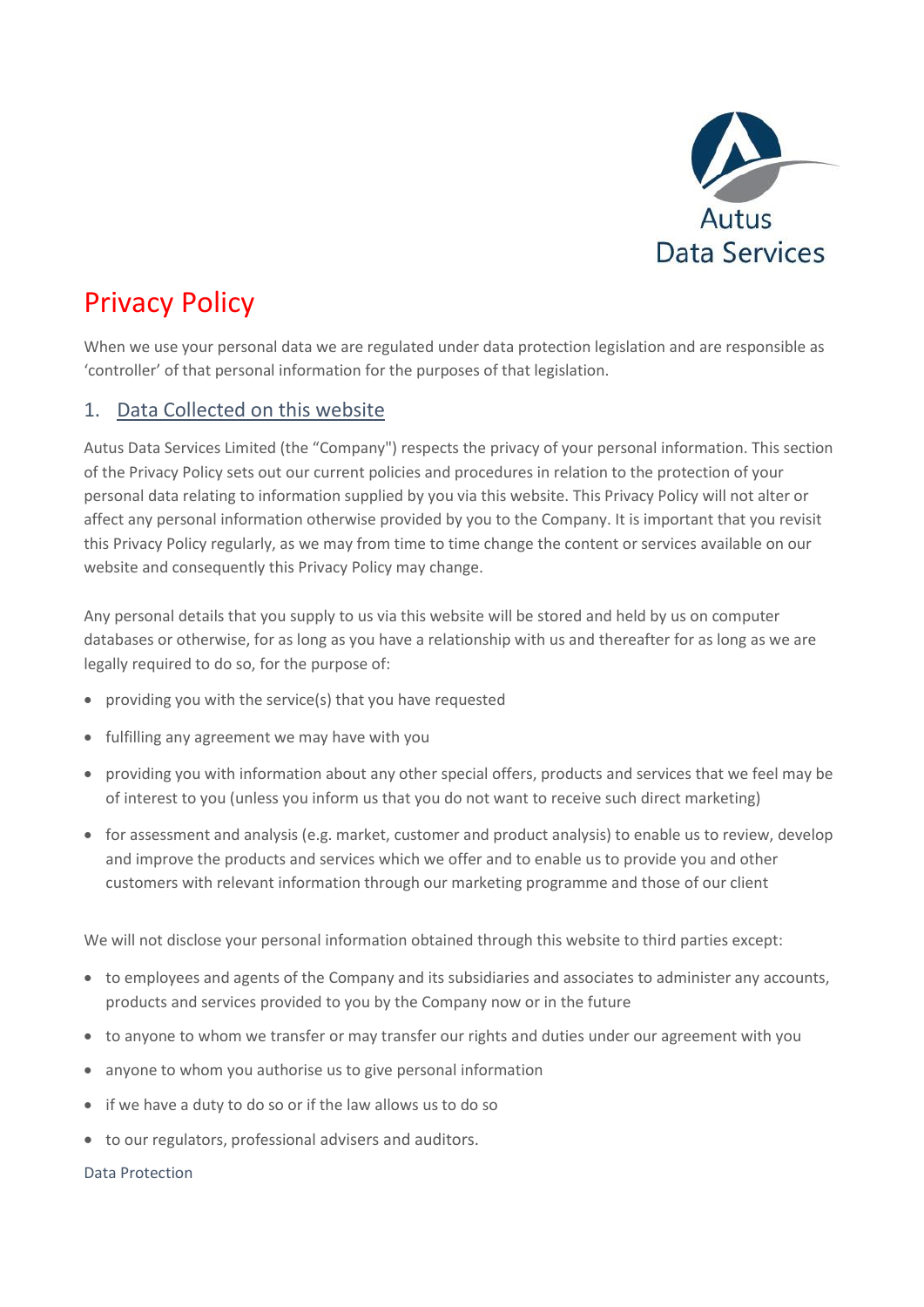We endeavour to take all reasonable steps to protect your personal information but cannot guarantee the security of any data you disclose on-line. You accept the inherent security risks of providing information and dealing on-line over the Internet and will not hold us responsible for any breach of security unless this is due to our negligence or wilful default.

Please be aware that our site may link to other web sites which may be accessed through our site. We are not responsible for the use of any personal information that you give directly to or are collected via such third party sites. You should read the respective data policies or procedures of these linked websites to find out how they use your information.

In the course of undertaking the activities specified in this privacy policy it may be necessary to transfer data to third parties who provide services to us outside the European Economic Area to countries which do not have data protection laws or to countries where your privacy and other fundamental rights will not be protected as extensively as in the UK. If we do this, we will ensure that anyone to whom we transfer your information agrees to treat your information with the same level of protection as provide in the UK.